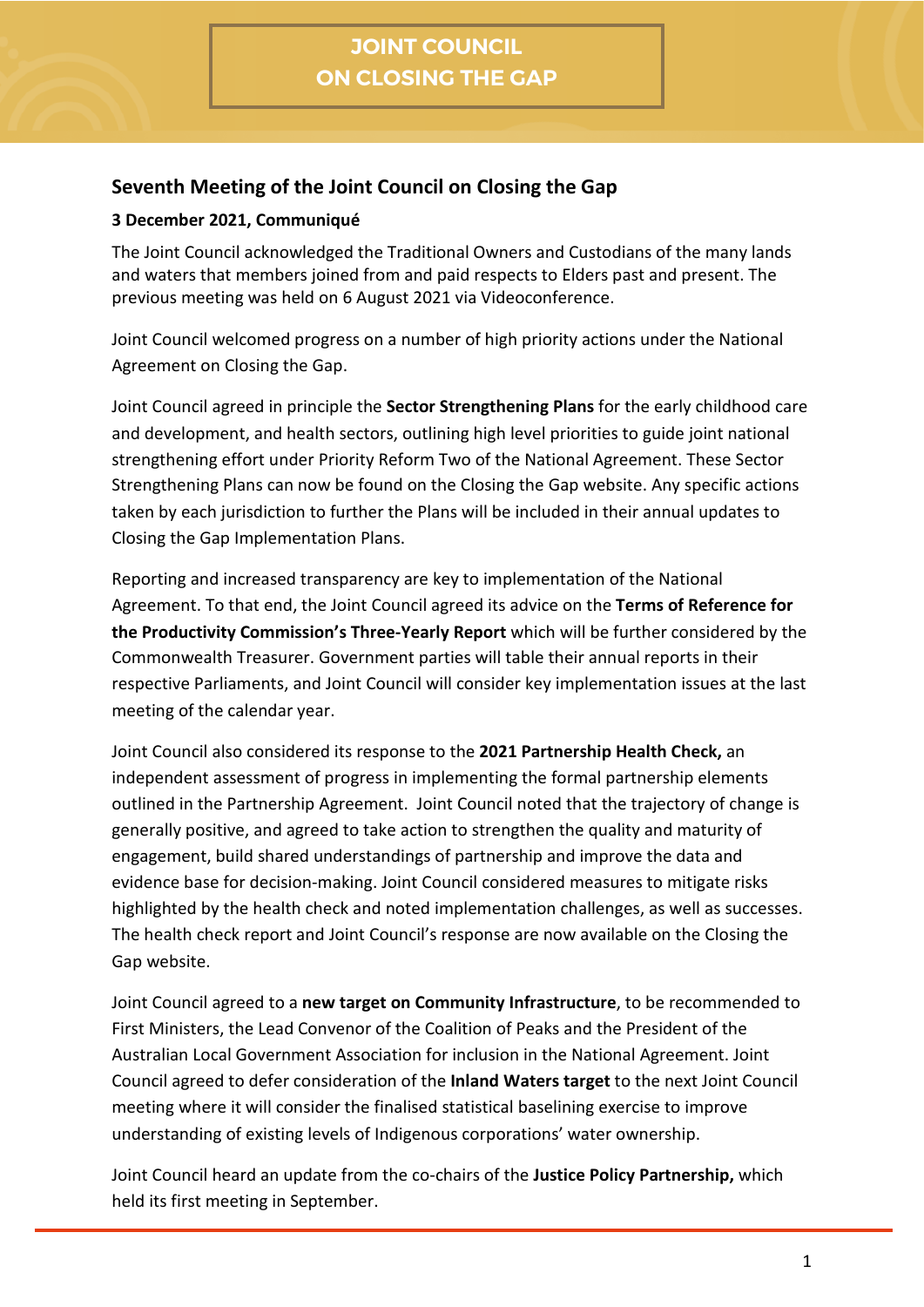Finally Joint Council is pleased to announce it has agreed upon a new **Closing the Gap logo**, designed by Wiradjuri artist Lani Balzan. The logo features elements that symbolise the four Priority Reforms of the National Agreement, seventeen socio-economic targets, and the coming together of governments and Aboriginal and Torres Strait Islander people to work in partnership to close the gap. The final logo can be seen below.

Joint Council agreed its forward work-plan for 2022 and will meet again in July and December to progress further actions under the National Agreement.